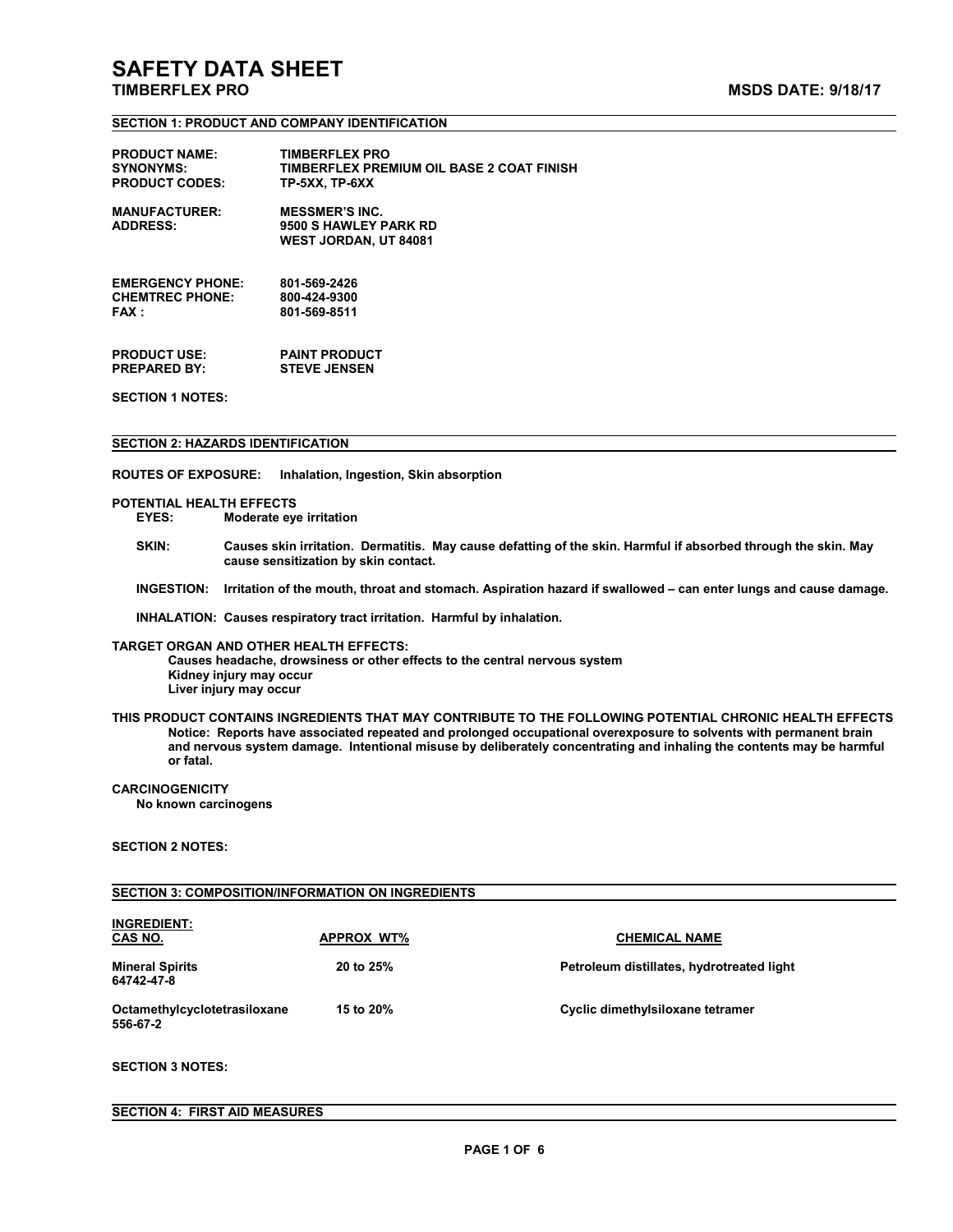- **TIMBERFLEX PRO MSDS DATE: 9/18/17** Get medical attention, if symptoms develop or persist. Immediately flush eye(s) with plenty of water. Remove any contact **lenses and open eyes wide apart.**
- SKIN: Remove contaminated clothing and shoes. Wash off immediately with plenty of water for at least 15 minutes. Get medical **attention, if symptoms develop or persist**
- INGESTION: Rinse mouth with water. Give one or two glasses of water. Only induce vomiting at the instruction of medical **personnel. Do NOT induce vomiting. Never give anything by mouth to an unconscious person. If vomiting occurs, keep head lower than hips to prevent aspiration. Get medical attention immediately.**
- INHALATION: Move injured person into fresh air and keep person calm under observation. Get medical attention immediately.

**NOTES TO PHYSICIANS OR FIRST AID PROVIDERS: N/A**

#### **SECTION 4 NOTES:**

#### **SECTION 5: FIRE-FIGHTING MEASURES**

| <b>FLAMMABLE LIMITS IN AIR, UPPER: 6</b><br>(% BY VOLUME)<br>LOWER: .7              |                                                                                                                                                                                                                                                                                                                                                |  |  |  |
|-------------------------------------------------------------------------------------|------------------------------------------------------------------------------------------------------------------------------------------------------------------------------------------------------------------------------------------------------------------------------------------------------------------------------------------------|--|--|--|
| <b>FLASH POINT:</b><br>F: 104<br>C: 40<br><b>METHOD USED: TCC</b>                   |                                                                                                                                                                                                                                                                                                                                                |  |  |  |
| <b>AUTOIGNITION TEMPERATURE:</b><br>F: not determined<br>C: not determined          |                                                                                                                                                                                                                                                                                                                                                |  |  |  |
| <b>EXTINGUISHING MEDIA:</b><br>Carbon dioxide, dry chemical, foam and/or water fog. |                                                                                                                                                                                                                                                                                                                                                |  |  |  |
| <b>SPECIAL FIRE FIGHTING PROCEDURES:</b>                                            | Firefighters should be equipped with self-contained breathing apparatus and turn<br>out gear. Keep containers and surroundings cool with water spray.                                                                                                                                                                                          |  |  |  |
| UNUSUAL FIRE AND EXPLOSION HAZARDS:                                                 | Rags, steel wool or waste soaked with this product may spontaneously catch fire if<br>improperly discarded. Immediately after each use, place rags, steel wool or waste in<br>a sealed, water-filled metal container. Dispose of empty cans or unused portion in<br>accordance with local, state, and federal regulations. Oxidizing material. |  |  |  |
| <b>HAZARDOUS DECOMPOSITION PRODUCTS:</b>                                            | See section 10                                                                                                                                                                                                                                                                                                                                 |  |  |  |
|                                                                                     |                                                                                                                                                                                                                                                                                                                                                |  |  |  |

**SECTION 5 NOTES:**

| <b>SECTION 6: ACCIDENTAL RELEASE MEASURES</b> |  |
|-----------------------------------------------|--|

**ACCIDENTAL RELEASE MEASURES:**

Action to be taken if material is released or spilled: Ventilate the area. Avoid breathing dust or vapor. Use self-contained breathing apparatus or airmask for large spills in a confined area. Wipe, scrape or soak up in an inert material and put in a container for disposal. See section 7, "Handling and Storage", for proper container and storage procedures. Remove all **sources of ignition.Soak up with inert absorbent material. Use only non-sparking tools. Avoid contact with eyes.**

**SECTION 6 NOTES:**

**SECTION 7: HANDLING AND STORAGE**

#### **HANDLING AND STORAGE:**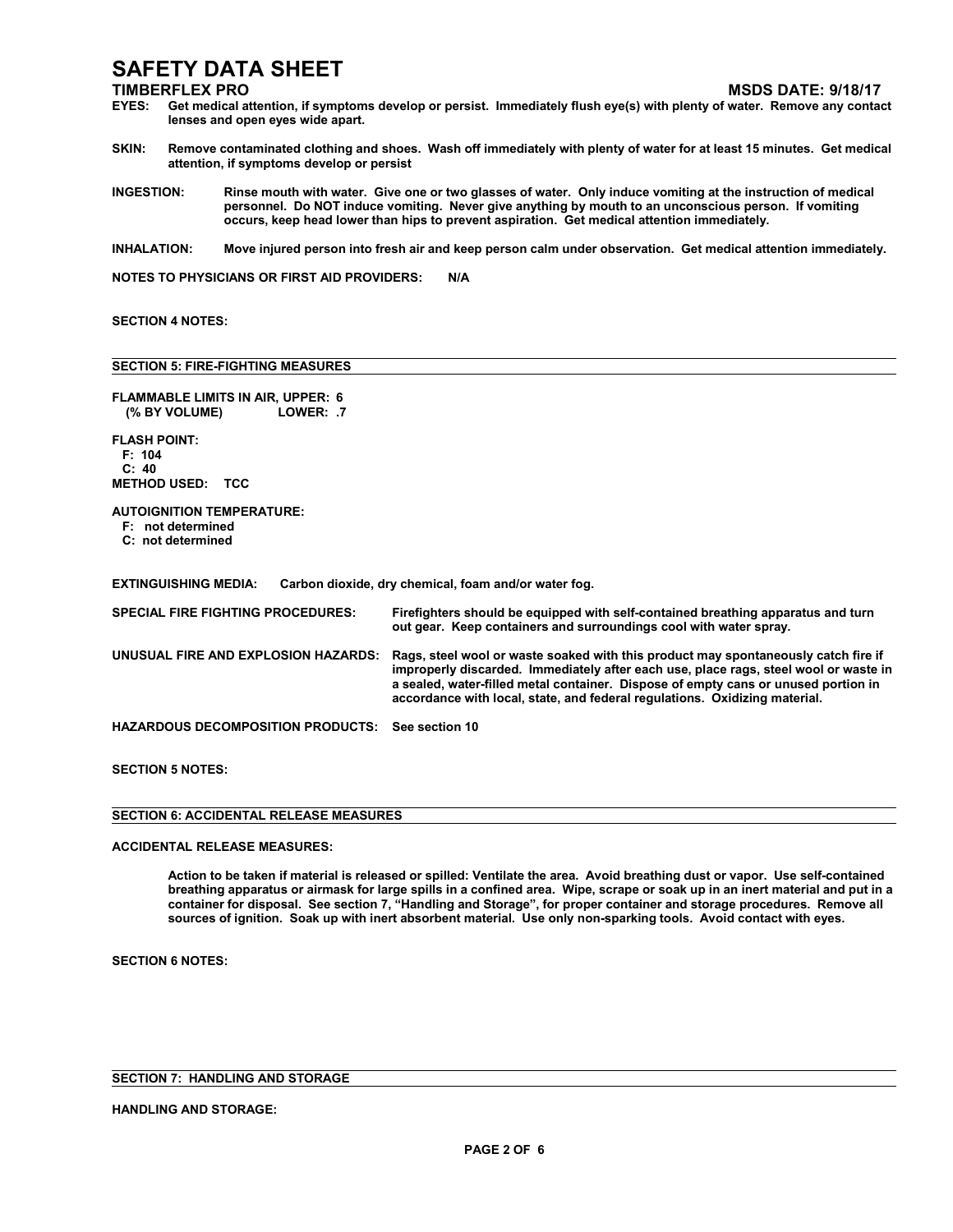### **TIMBERFLEX PRO MSDS DATE: 9/18/17**

Precautions to be taken in handling and storage: Keep away from heat, sparks and open flame. - No smoking. Keep container closed when not in use. Do not store above 120 degrees F. (49 degrees C). Based on flash point and vapor **pressure, suitable storage should be provided in accordance with OSHA regulation 1910.106. Empty containers may** contain product residue, including flammable or explosive vapors. Do not cut, puncture or weld on or near container. All label warnings must be observed until the container has been commercially cleaned or reconditioned. If the product is usednear or above the flashpoint, an ignition hazard may be present. Activities, uses, or operations which liberate vapor (such as mixing or free fall of liquids) may also present an ignition hazard. Please ensure containers and other **interconnected equipmentare properly bonded and grounded at all times.**

**OTHER PRECAUTIONS:**

#### **SECTION 7 NOTES:**

| <b>ENGINEERING CONTROLS: N/A</b> |                                                                                                                                                                                                                                                                                                                                                                        |
|----------------------------------|------------------------------------------------------------------------------------------------------------------------------------------------------------------------------------------------------------------------------------------------------------------------------------------------------------------------------------------------------------------------|
| <b>VENTILATION:</b>              | Use only in well-ventilated areas. Ensure adequate ventilation, especially in confined areas. Ovens used for<br>curing should contain a fresh air purge to prevent vapours from accumulating and creating a possible explosive<br>mixture. Where the product is used in a hazardous classified area, use explosion-proof<br>electrical/ventilating/lighting/equipment. |
| <b>RESPIRATORY PROTECTION:</b>   | If exposure cannot be controlled below applicable limits, use the appropriate NIOSH approved<br>respirator such as an air purifying respirator with organic vapor cartridge and dust/mist filter.<br>Consult the respirator manufacturer's literature to ensure that the respirator will provide                                                                       |

**adequate protection. Read and follow all respirator manufacturer's instructions.**

**EYE PROTECTION: Wear safety glasses or goggles to protect against exposure.**

**SKIN PROTECTION: Appropriate chemical resistant gloves should be worn.**

**SECTION 8: EXPOSURE CONTROLS/PERSONAL PROTECTION**

**OTHER PROTECTIVE CLOTHING OR EQUIPMENT: To prevent skin contact wear protective clothing covering all exposed areas.**

**EXPOSURE GUIDELINES: not available**

**SECTION 8 NOTES:**

#### **SECTION 9: PHYSICAL AND CHEMICAL PROPERTIES**

**APPEARANCE: Low viscosity liquid**

**FLAMMABLE LIMITS IN AIR, UPPER: 6 (% BY VOLUME) LOWER: .7**

**ODOR: Normal for this product type**

**VAPOR PRESSURE (mmHg): not determined**

**ODOR THRESHHOLD: not determined**

**VAPOR DENSITY (AIR = 1): not determined**

**pH AS SUPPLIED: not determined**

**SPECIFIC GRAVITY (H2O = 1): 1.0 @**

> **F: C:**

**SECTION 9: PHYSICAL AND CHEMICAL PROPERTIES continued**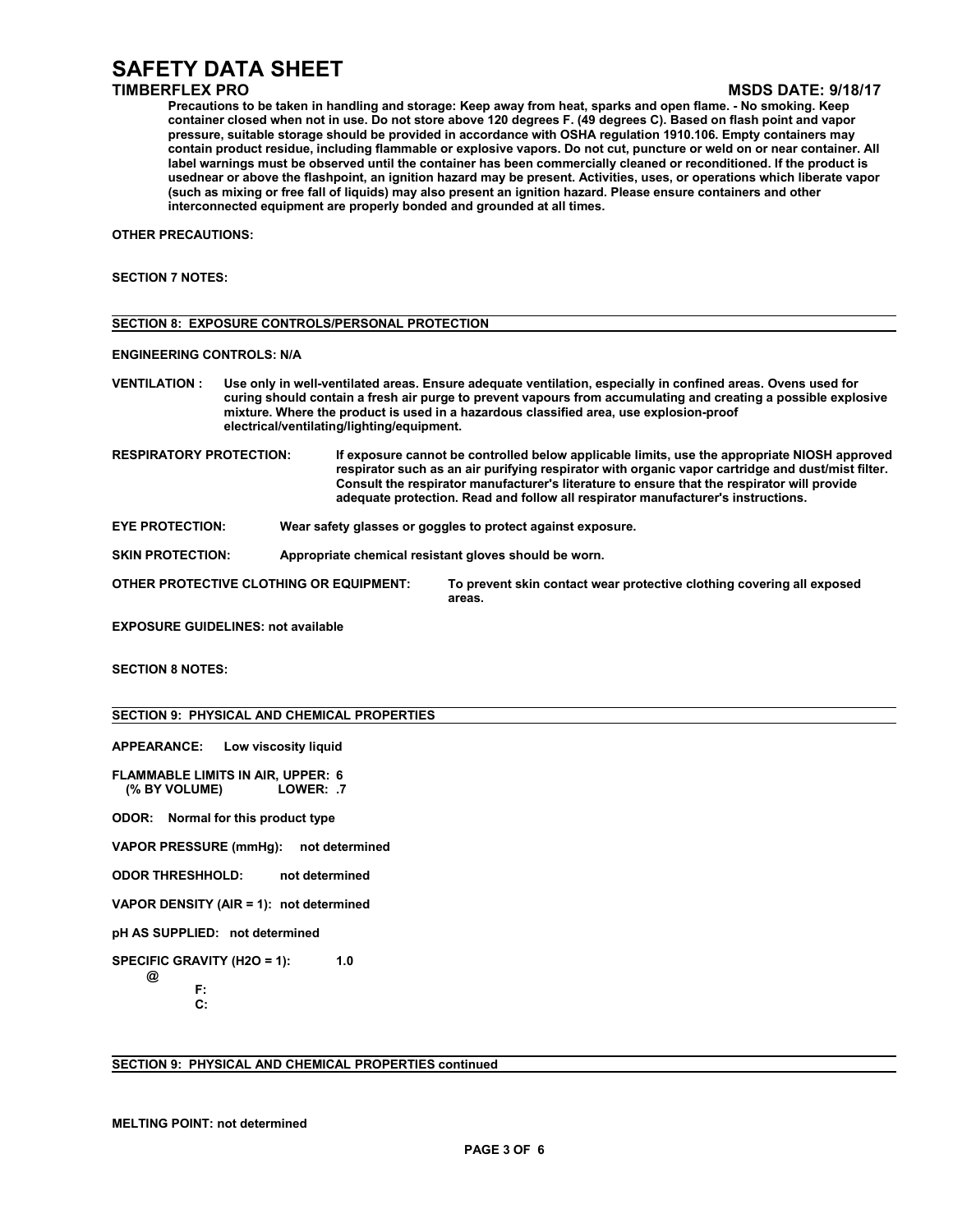**FREEZING POINT: not determined**

**SOLUBILITY: Limited solubility in water**

**BOILING RANGE: F: 302 TO 554**

**C: 150 TO 290**

**FLASH POINT (TCC): F: 104 C: 40**

**EVAPORATION RATE: not determined BASIS (=1):**

**PERCENT SOLIDS BY WEIGHT: 55-65%**

**PERCENT VOLATILE BY WEIGHT: 35-45%**

**VOLATILE ORGANIC COMPOUNDS (VOC):**

**WITH WATER / EXEMPT MATERIALS: 2.28 LBS/GAL WITHOUT WATER / EXEMPT MATERIALS: 1.77 LBS/GAL**

**MOLECULAR WEIGHT: N/A**

**VISCOSITY: not determined**

**SECTION 9 NOTES:**

#### **SECTION 10: STABILITY AND REACTIVITY**

**STABLE UNSTABLE**

**STABILITY: Stable under normal conditions**

**CONDITIONS TO AVOID (STABILITY): Heat**

**INCOMPATIBILITY (MATERIAL TO AVOID): Strong oxidizing agents**

**HAZARDOUS DECOMPOSITION OR BY-PRODUCTS: Incomplete combustion can yield Carbon monoxide, carbon dioxide and formaldehyde.**

**HAZARDOUS POLYMERIZATION: None anticipated**

**SECTION 10 NOTES:**

## **PAGE 4 OF 6 SECTION 11: TOXICOLOGICAL INFORMATION TOXICOLOGICAL INFORMATION: INGREDIENT: CAS NO. APPROX WT% SELECTED LD50S AND LC50S Mineral Spirits 20 to 25% Inhalation LC50: >5 mg/l/4 h,Rat 64742-47-8**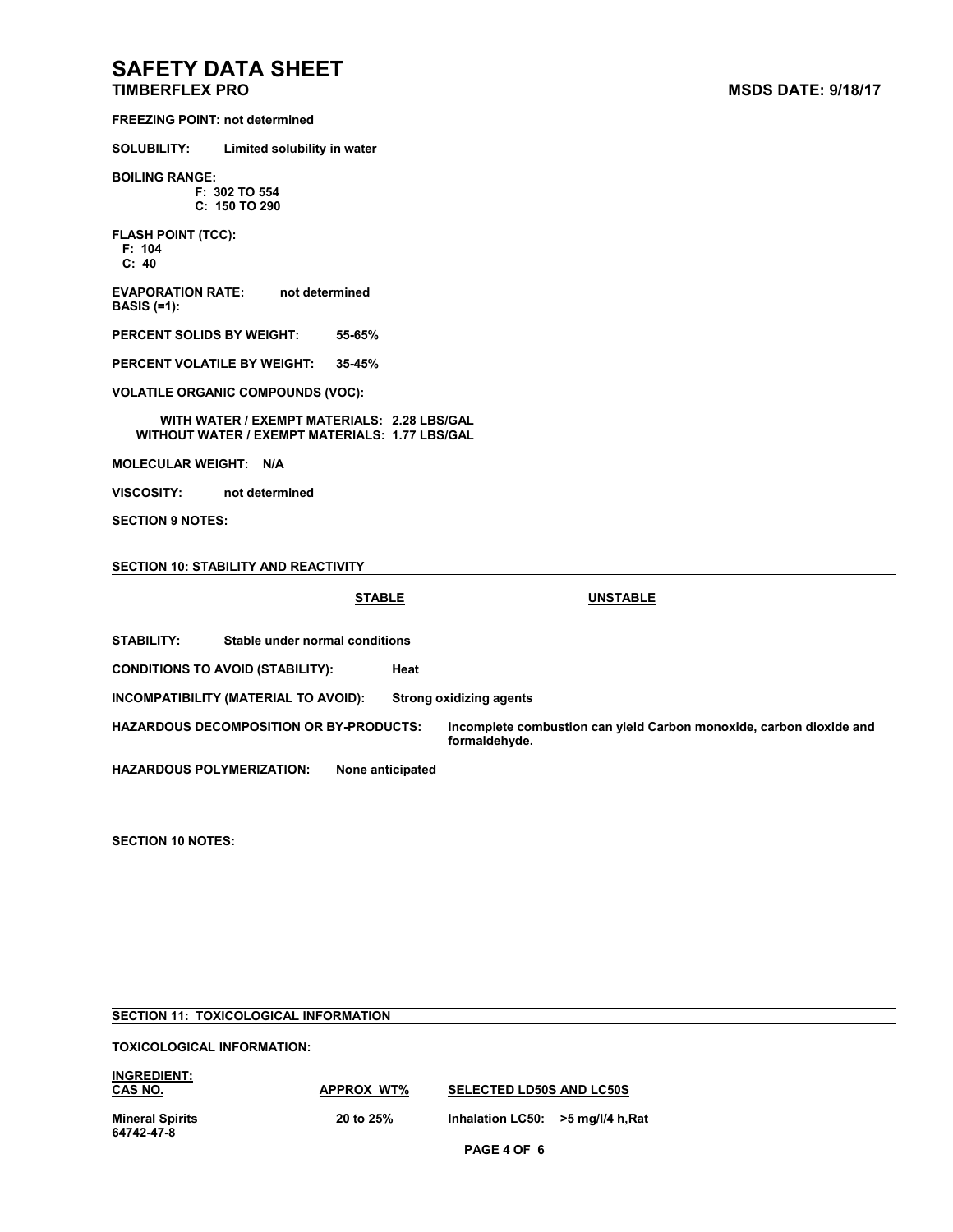| Octamethylcyclotetrasiloxane | 15 to 20% | Inhalation LC50: Rat 2975 PPM 4hr vapor |
|------------------------------|-----------|-----------------------------------------|
| 556-67-2                     |           |                                         |

**SECTION 11 NOTES:**

**SECTION 12: ECOLOGICAL INFORMATION ECOLOGICAL INFORMATION: No information available SECTION 12 NOTES: SECTION 13: DISPOSAL CONSIDERATIONS WASTE DISPOSAL METHOD: Disposal should be made in accordance with federal, state and local regulations RCRA HAZARD CLASS: No information available SECTION 13 NOTES: SECTION 14: TRANSPORT INFORMATION U.S. DEPARTMENT OF TRANSPORTATION\* PROPER SHIPPING NAME: Paint Combustible Liquid**<br>UN1263 **ID** NUMBER: UN<br>PACKING GROUP: III **PACKING GROUP: III\*U.S Hazmat and/or International DG shipment exceptions The supplier may apply one of the following exceptions: Combustible Liquid, Consumer Commodity, Limited Quantity, Viscous Liquid, Does Not Sustain Combustion,or others, as allowed under 49CFR Hazmat Regulations. Please consult**

**49CFR Subchapter C to ensure that subsequent shipments comply with these exceptions.**

**WATER TRANSPORTATION PROPER SHIPPING NAME: Paint HAZARD CLASS: 3 ID** NUMBER: UN<br>PACKING GROUP: III **PACKING GROUP: III**

**AIR TRANSPORTATION – Not Determined PROPER SHIPPING NAME: HAZARD CLASS: ID NUMBER: PACKING GROUP: LABEL STATEMENTS:**

**OTHER AGENCIES:**

**SECTION 14 NOTES:**

### **SECTION 15: REGULATORY INFORMATION**

**No additional information**

**SECTION 15 NOTES:**